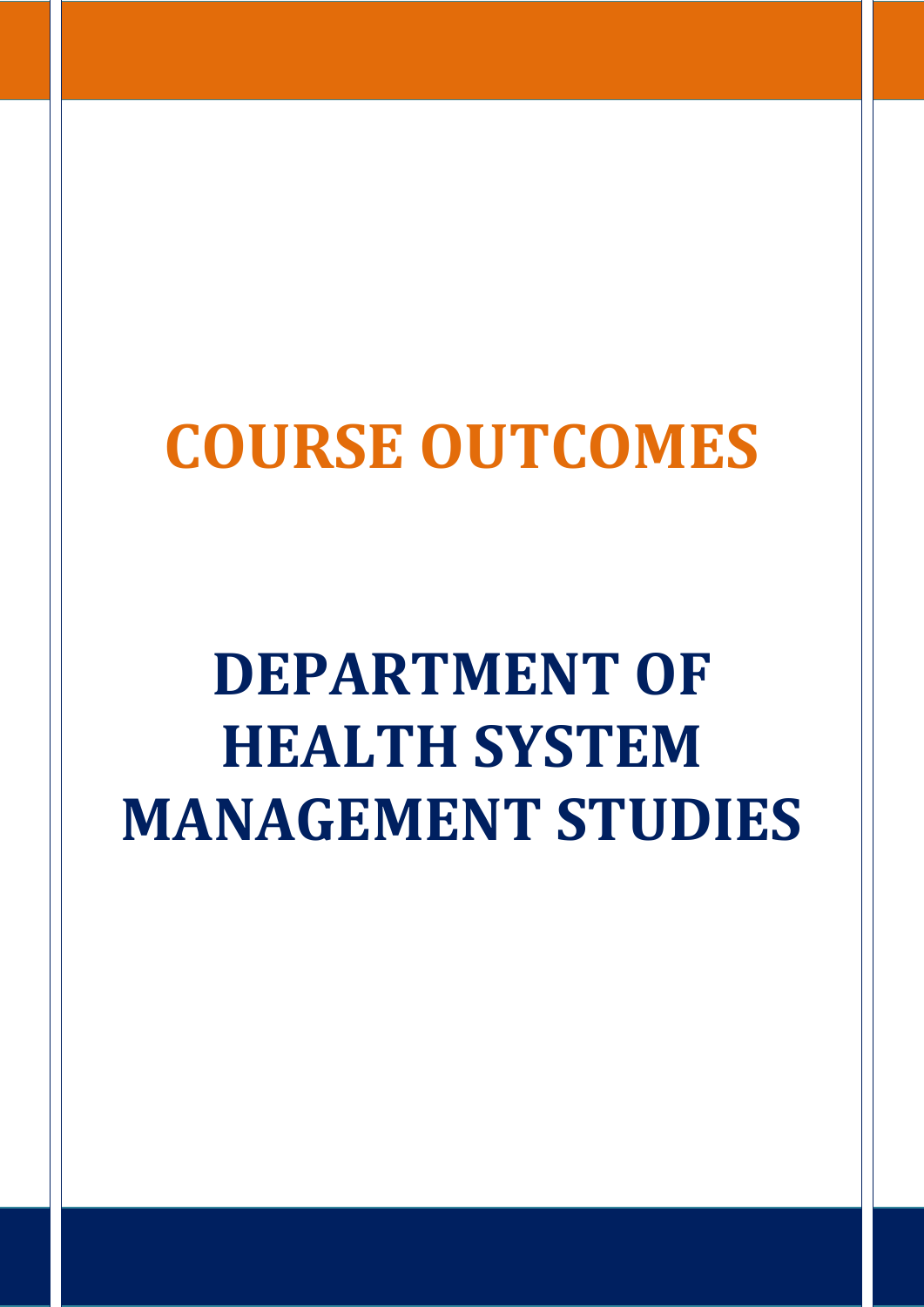## **Course Outcomes – MBA in Hospital Administration**

| SI.<br>No. | <b>Name of</b><br>the<br>Program | Name of the<br><b>Course</b>                                                           | <b>Course Outcome</b>                                                                                                                                                                                                                                                                                                                                                                                                                                                                                                                                                                                                                                                                                                                                                                                                                                                   |
|------------|----------------------------------|----------------------------------------------------------------------------------------|-------------------------------------------------------------------------------------------------------------------------------------------------------------------------------------------------------------------------------------------------------------------------------------------------------------------------------------------------------------------------------------------------------------------------------------------------------------------------------------------------------------------------------------------------------------------------------------------------------------------------------------------------------------------------------------------------------------------------------------------------------------------------------------------------------------------------------------------------------------------------|
| 1.1        | <b>MBAHA</b>                     | MANAGEMENT<br>PRINCIPLES AND<br><b>PRACTICE</b><br>(I SEMESTER)                        | On completion of this course, they will be able to:<br>Describe key concepts, theories and techniques<br>for analyzing different organizational situations.<br>Identify and demonstrate the dynamic nature of<br>$\bullet$<br>the environment in which planning, organizing,<br>controlling, staffing, decisions making skills are<br>demonstrated and help the organization in<br>implementation of its vision and mission.<br>Apply the introduced conceptual frameworks,<br>$\bullet$<br>theory and techniques to lead the organization<br>in achieving its goals                                                                                                                                                                                                                                                                                                    |
| 1.2        |                                  | <b>MARKETING</b><br><b>MANAGEMENT &amp;</b><br><b>PUBLIC RELATIONS</b><br>(I SEMESTER) | State the role and functions of marketing within<br>a range of organisations.<br>Describe key marketing concepts, theories and<br>techniques for analysing a variety of marketing<br>situations.<br>• Identify and demonstrate the dynamic nature of<br>the environment in which marketing Decisions are<br>taken and appreciate the implications for marketing<br>strategy determination and implementation.<br>Apply the introduced conceptual frameworks,<br>theory<br>techniques<br>various<br>marketing<br>and<br>to<br>contexts.<br>Analyze the relevance of marketing concepts and<br>theories in evaluating the impacts of environmental<br>changes on marketing planning, strategies and<br>practices.<br>Demonstrate the ability to carry out a research<br>project that explores marketing planning<br>and<br>strategies for a specific marketing situation. |
| 1.3        |                                  | <b>BASIC</b><br><b>ACCOUNTING</b><br>(I SEMESTER)                                      | Upon completion of the course students will be able<br>to:<br>. Use debit and credit accounting to record and                                                                                                                                                                                                                                                                                                                                                                                                                                                                                                                                                                                                                                                                                                                                                           |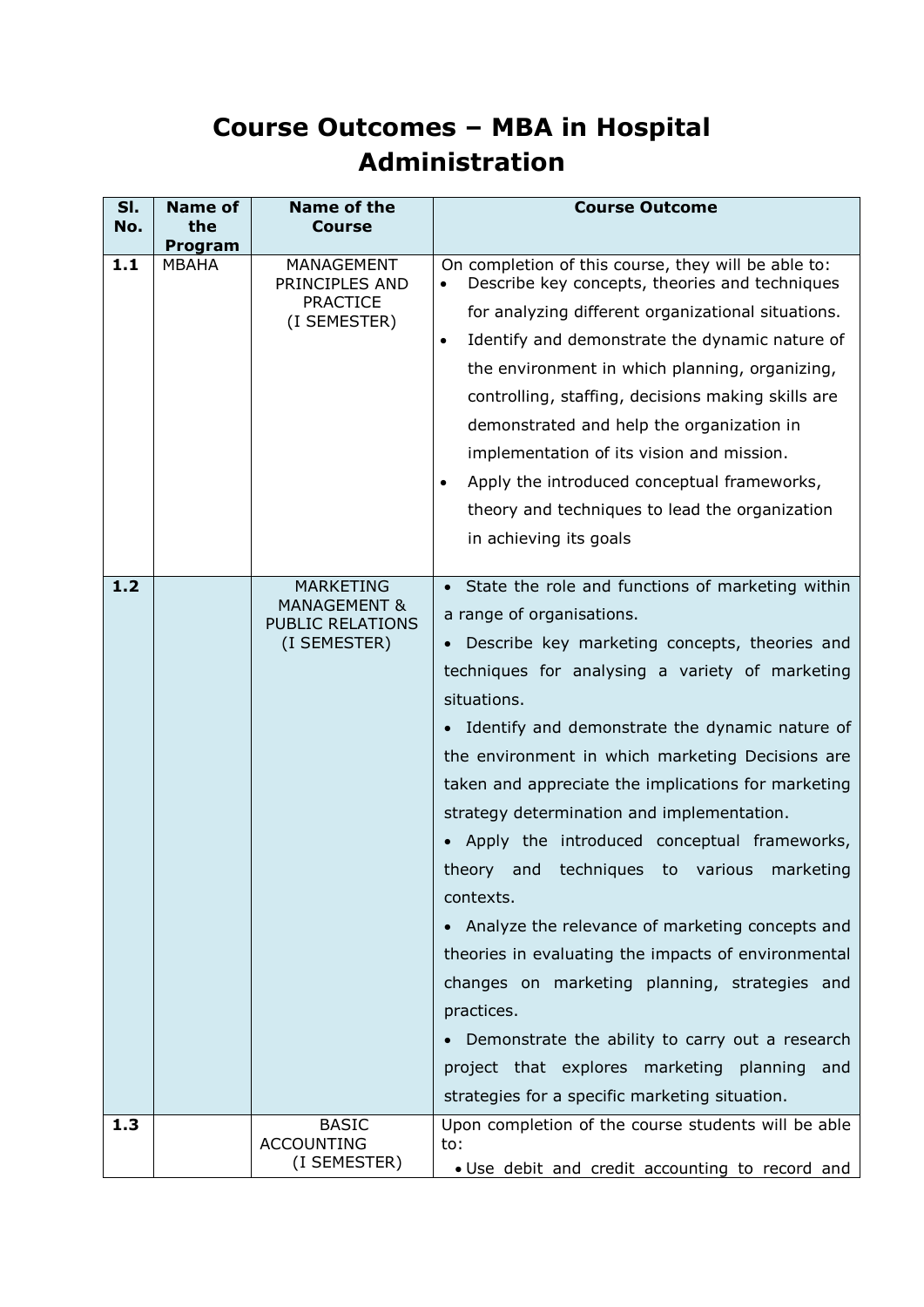|     |                                                                     | adjust basic business transactions.<br>Prepare multi-step income<br>statements,<br>classified balance sheets, and statements of<br>retained earnings.<br>Use basic financial statement ratio analysis<br>to evaluate financial performance.<br>Demonstrate knowledge of each step in the<br>accounting cycle.<br>Know and apply organizational internal<br>control components.<br>Generally Accepted Accounting<br>Use<br>Principles (GAAP) to record common business<br>transactions involving merchandise inventory,<br>cash, and accounts receivable transactions.                                                                                                                                                                                                                                                     |
|-----|---------------------------------------------------------------------|---------------------------------------------------------------------------------------------------------------------------------------------------------------------------------------------------------------------------------------------------------------------------------------------------------------------------------------------------------------------------------------------------------------------------------------------------------------------------------------------------------------------------------------------------------------------------------------------------------------------------------------------------------------------------------------------------------------------------------------------------------------------------------------------------------------------------|
| 1.4 | MANAGERIAL AND<br><b>HEALTH</b><br><b>ECONOMICS</b><br>(I SEMESTER) | After the completion of the course, students will be<br>able to<br>• Understand the<br>roles of<br>managers<br>and<br>administrators in firms and health care set up,<br>and also analyse the internal and external<br>decisions to be made by managers<br>• Analyze the demand and supply conditions and<br>assess the position of an organisation. It helps in<br>designing the competitive strategies, including<br>pricing, product differentiation, and<br>costing,<br>market environment according to the natures of<br>products and the structures of the markets.<br>• Analyze real-world business problems with a<br>systematic theoretical framework and<br>make<br>optimal business decisions by integrating the<br>concepts of economics, health care, with the<br>application of mathematics and statistics. |
| 1.5 | MANAGERIAL<br>COMMUNICATION                                         | On completion of this course, they will be able to:<br>• Understand the<br>scope and<br>importance of<br>communication<br>• Enhance their oral and written communication<br>use different forms<br>of<br>skills<br>and<br>written<br>communication techniques to make effective<br>internal and external business correspondence.<br>· Understand the importance of listening and<br>speaking.<br>$\bullet$ Produce<br>different<br>with<br>types<br>of<br>reports<br>appropriate format, organization and language<br>of technology for<br>$\bullet$ Use<br>improving<br>the<br>communication process.                                                                                                                                                                                                                   |
| 1.6 | ORGANIZATIONAL<br><b>BEHAVIOUR</b>                                  | After the completion of the course, students will<br>demonstrate the ability<br>• To identify the impact of individual behaviour on<br>groups and on the organization as whole<br>. To analyze and compare various theories of<br>personality and learning theories<br>identify<br>$\bullet$ To<br>the<br>role<br>and<br>importance<br>of<br>communication and resolving conflicts<br>. To explain group dynamics and demonstrate skills<br>required for working in groups (team building)                                                                                                                                                                                                                                                                                                                                |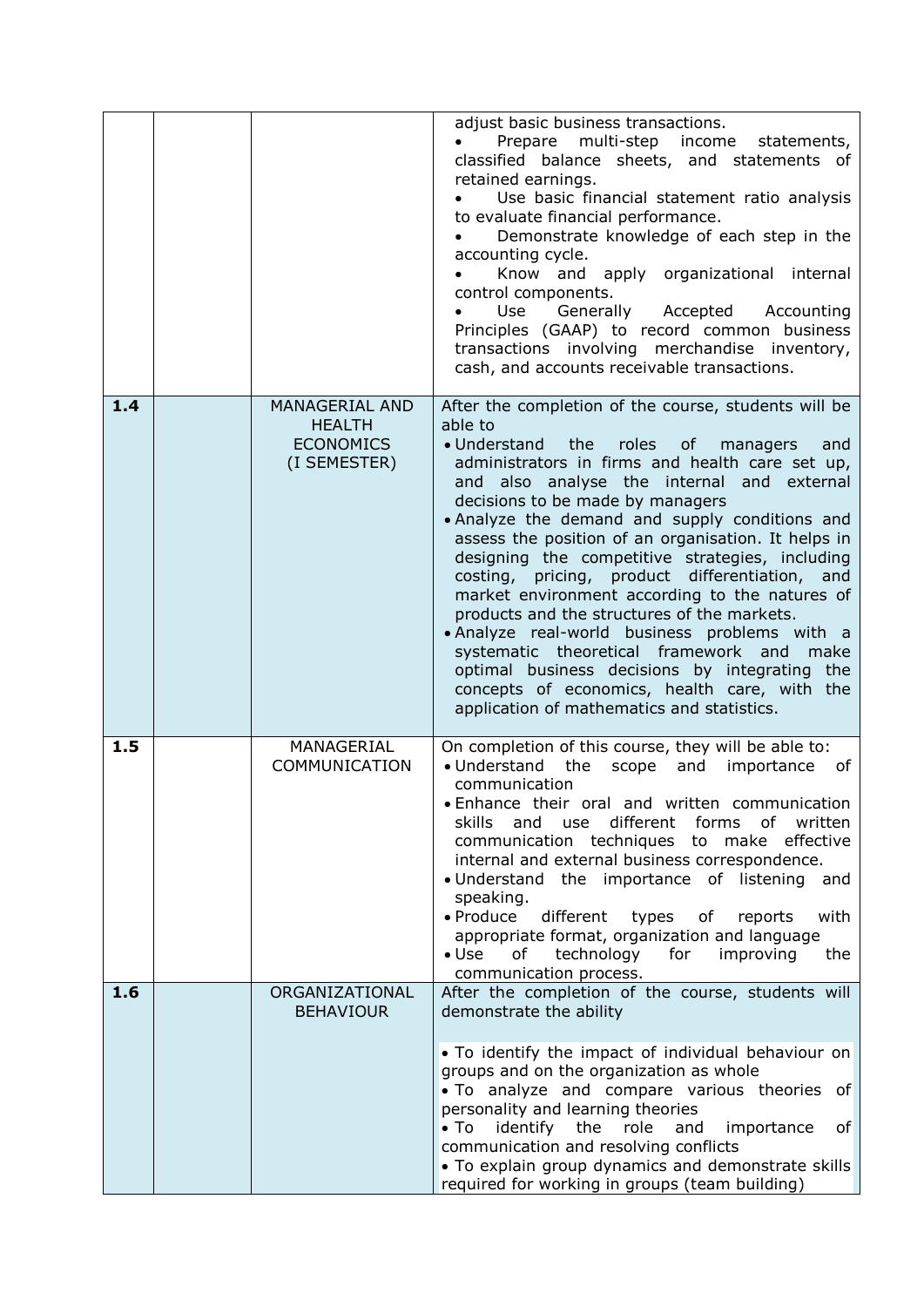|     |                                                                                        | . To identify the various leadership styles and the<br>role of leaders in a decision making process.<br>• To analyze and compare different models used to<br>explain individual behaviour related to motivation<br>and rewards                                                                                                                                                                                                                                                                                                                                                                                                       |
|-----|----------------------------------------------------------------------------------------|--------------------------------------------------------------------------------------------------------------------------------------------------------------------------------------------------------------------------------------------------------------------------------------------------------------------------------------------------------------------------------------------------------------------------------------------------------------------------------------------------------------------------------------------------------------------------------------------------------------------------------------|
| 2.1 | <b>HUMAN RESOURCE</b><br><b>MANAGEMENT</b>                                             | At the end of the course the students should be<br>able to:<br>1. Understand the importance of human resource<br>management<br>2. Use the different methods of recruitment in<br>procuring human resource<br>3. Design relevant appraisal methods for employee<br>compensation, rewards and benefits<br>4. Have basic knowledge about labour laws<br>5. Organize training and development activities to<br>enhance the knowledge, skill and abilities of<br>their workforce.<br>6. Apply<br>modern trends in human resource<br>management                                                                                            |
| 2.2 | <b>TOTAL QUALITY</b><br><b>MANAGEMENT AND</b><br><b>MATERIALS</b><br><b>MANAGEMENT</b> | At the end of the course the students should be<br>able to:<br>Know the principles of total quality management<br>and peculiarities of their implementation<br>Know prerequisites of evolution of total quality<br>management and significance of quality gurus'<br>works to the management of modern<br>organizations.<br>Be able to use quality management methods<br>analyzing and solving problems of organization;<br>Choose a framework to evaluate the<br>performance excellence of an organization, and<br>determine the set of performance indicators that<br>will align people with the objectives of the<br>organization. |
| 2.3 | <b>COST AND</b><br><b>FINANCIAL</b><br><b>ACCOUNTING</b>                               | At the end of the course the students should be<br>able to:<br>• Acquire knowledge about general aspects of<br>business operations.<br>· Describe the role of accounting information<br>system and its limitations.<br>. Explain the concepts and procedures of financial<br>reporting, including income statement, statement<br>of retained earnings, balance sheet, and                                                                                                                                                                                                                                                            |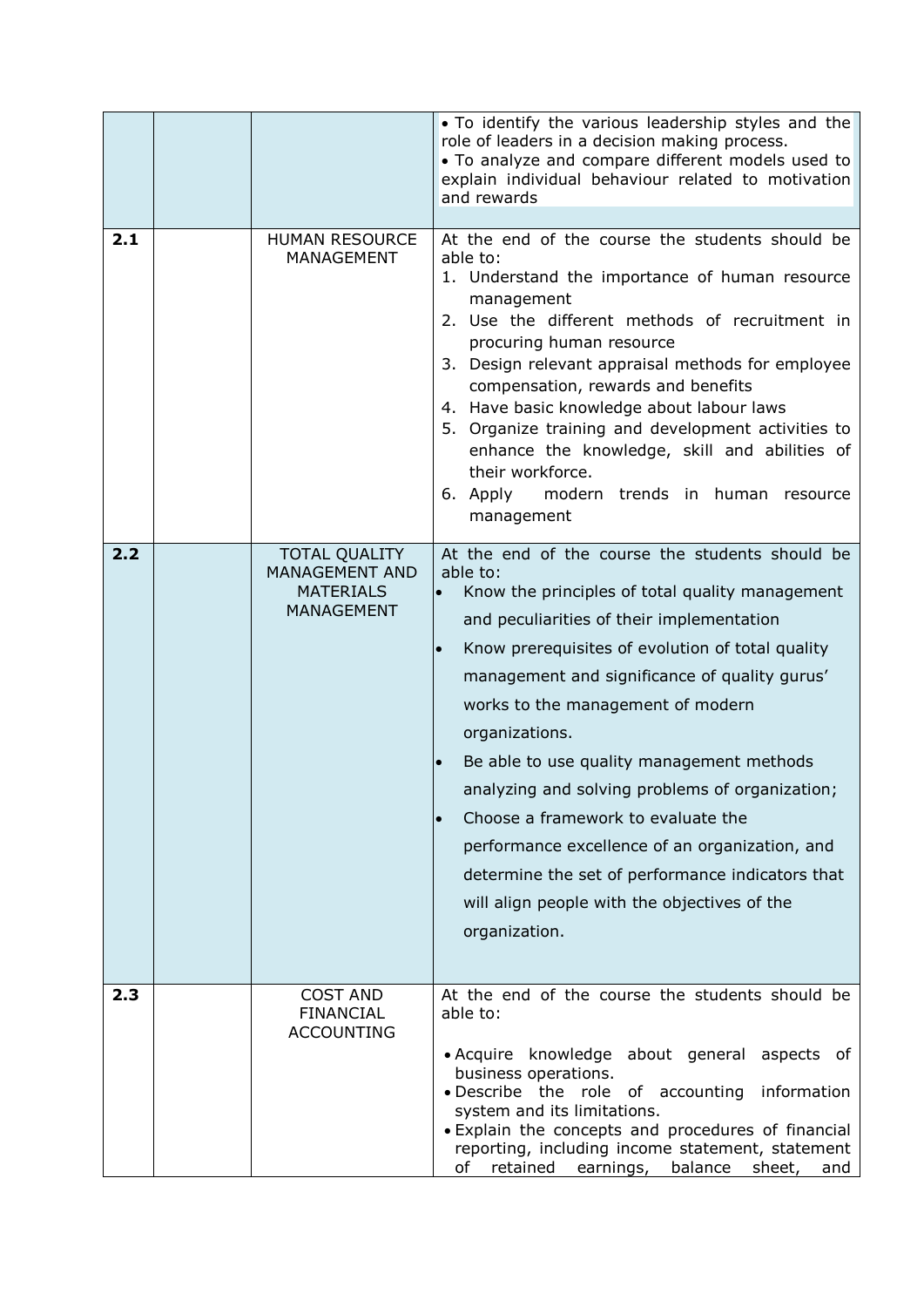|     |                                       | statement of cash flows.<br>• Identify the basic economic events most common<br>in business operations and be able to report the<br>events in a generally accepted manner, including<br>the impacts of alternative accounting methods on<br>financial statements.<br>• Tabulate the income tax slabs and understand the<br>dynamic income tax discipline guidelines.<br>. Locate and analyze financial data from annual<br>reports of corporation<br>• Communicate financial findings and results in an<br>unbiased manner to a non-technical audience<br>such as decision makers, stakeholders and the<br>general public.                                                                                                                                                                                                                                                      |
|-----|---------------------------------------|---------------------------------------------------------------------------------------------------------------------------------------------------------------------------------------------------------------------------------------------------------------------------------------------------------------------------------------------------------------------------------------------------------------------------------------------------------------------------------------------------------------------------------------------------------------------------------------------------------------------------------------------------------------------------------------------------------------------------------------------------------------------------------------------------------------------------------------------------------------------------------|
| 2.4 | <b>STRATEGIC</b><br><b>MANAGEMENT</b> | After the completion of the course, students will<br>demonstrate the ability to:<br>challenges<br>• Preparation<br>for<br>faced<br>by<br>the<br>organization with the understanding<br>the<br>of<br>environment and the internal factors that regulate<br>the organization.<br>• It helps to understand the various resources in<br>the organization and also helps them to improve<br>the resource allocation towards the necessary<br>activities<br>· Identify various critical components for better<br>programming of the services in the organizations.<br>. Articulate the functional requirements of the<br>hospital and also helps in identifying and securing<br>more funds for the organizational growth.                                                                                                                                                             |
| 2.5 | <b>BUSINESS</b><br><b>STATISTICS</b>  | At the end of the course the students should be<br>able to:<br>Explain the concepts and statistical techniques<br>used to analyze business data.<br>. Use the essential tools of applied statistics,<br>data analysis, basic probability,<br>including<br>probability models (distributions),<br>sampling<br>theory, confidence interval estimation, hypothesis<br>testing, analysis of variance, regression and<br>correlation.<br>• Apply statistical methodology properly.<br>· Use statistical analysis as decision support in<br>business.<br>the<br>• Understand<br>complex,<br>dynamic,<br>and<br>multidimensional issues and perspectives involved<br>in statistical analyses of business situations.<br>• Employ critical thinking and independent problem-<br>solving skills to business problems.<br>• Communicate clearly the results of a statistical<br>analysis. |
| 2.6 | <b>MANAGEMENT</b>                     | After the completion of the course, students will                                                                                                                                                                                                                                                                                                                                                                                                                                                                                                                                                                                                                                                                                                                                                                                                                               |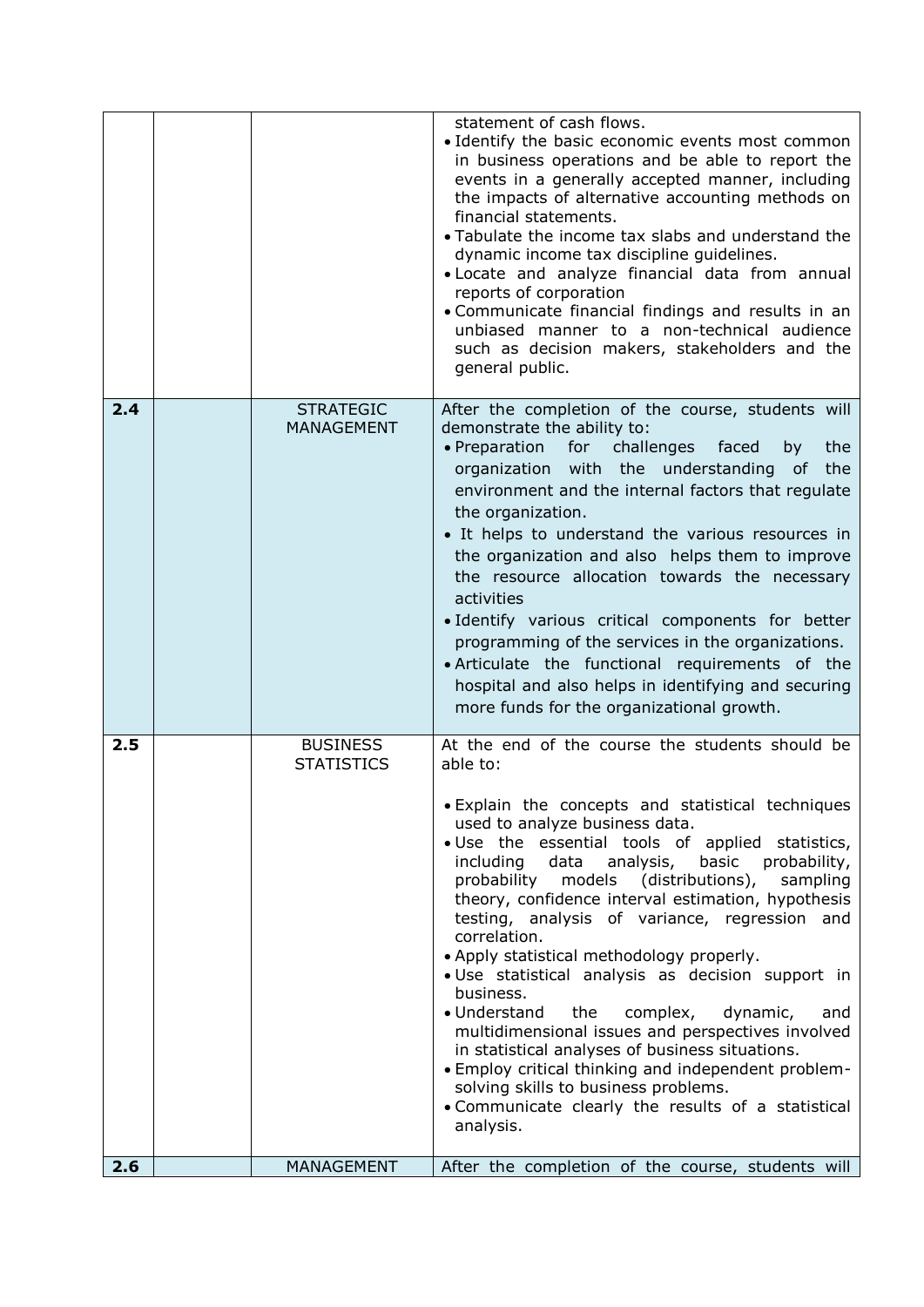|     | <b>INFORMATION</b><br><b>SYSTEMS &amp; HEALTH</b><br><b>INFORMATICS</b> | demonstrate the ability to:<br>Describe the role of information technology and<br>information systems in business<br>Basic knowledge of concepts and terminology<br>$\bullet$<br>related to information technology<br>Interpret how to use information technology to<br>$\bullet$<br>solve business problems<br>Articulate<br>the fundamental<br>principles<br>0f<br>$\bullet$<br>information systems, analysis and design<br>various applications of Hospital<br>Identify<br>$\bullet$<br>Information<br>System<br>(HIS)<br>their<br>and<br>functionality                                                                                                                                   |
|-----|-------------------------------------------------------------------------|----------------------------------------------------------------------------------------------------------------------------------------------------------------------------------------------------------------------------------------------------------------------------------------------------------------------------------------------------------------------------------------------------------------------------------------------------------------------------------------------------------------------------------------------------------------------------------------------------------------------------------------------------------------------------------------------|
| 3.1 | <b>HOSPITAL</b><br>PLANNING AND<br><b>DESIGNING</b>                     | After the completion of the course, students will<br>demonstrate the ability to<br>Identify various critical components in planning<br>of the hospital<br>Describe the role of hospital environment in<br>$\bullet$<br>delivering quality patient care<br>Identify planning and designing considerations<br>$\bullet$<br>while planning for services<br>Articulate the functional requirements of the<br>hospital in delivery of patient care<br>Role of administrators in the smooth<br>functioning of the hospital.                                                                                                                                                                        |
| 3.2 | HOSPITAL SUPPORT<br><b>SERVICES &amp; UTILITY</b><br><b>SERVICES</b>    | After the completion of the course, students will<br>demonstrate the ability to:<br>Identify various support and utility services of<br>the hospital<br>Describe the role of support and utility services<br>$\bullet$<br>in delivering quality patient care<br>Identify planning and designing considerations<br>$\bullet$<br>while planning for services<br>Articulate<br>the<br>functional<br>requirements<br>0f<br>$\bullet$<br>individual departments                                                                                                                                                                                                                                   |
| 3.3 | <b>HOSPITAL</b><br><b>OPERATIONS</b><br>MANAGEMENT                      | After the completion of the course, students will<br>demonstrate the ability to:<br>• Understand the role and functions of operations<br>within the organisation.<br>• Analyzing the key concepts, theories and<br>techniques for the adequate functioning of the<br>hospital.<br>• Identify and demonstrate the dynamic nature of<br>the environment in which the organization is<br>functioning and the implications of it the<br>competitive market.<br>• Appling the conceptual frameworks, theory and<br>techniques to various inventory management<br>aspects in the hospital.<br>• Evaluate the relevance of the equipments and the<br>inventories in the critical functioning of the |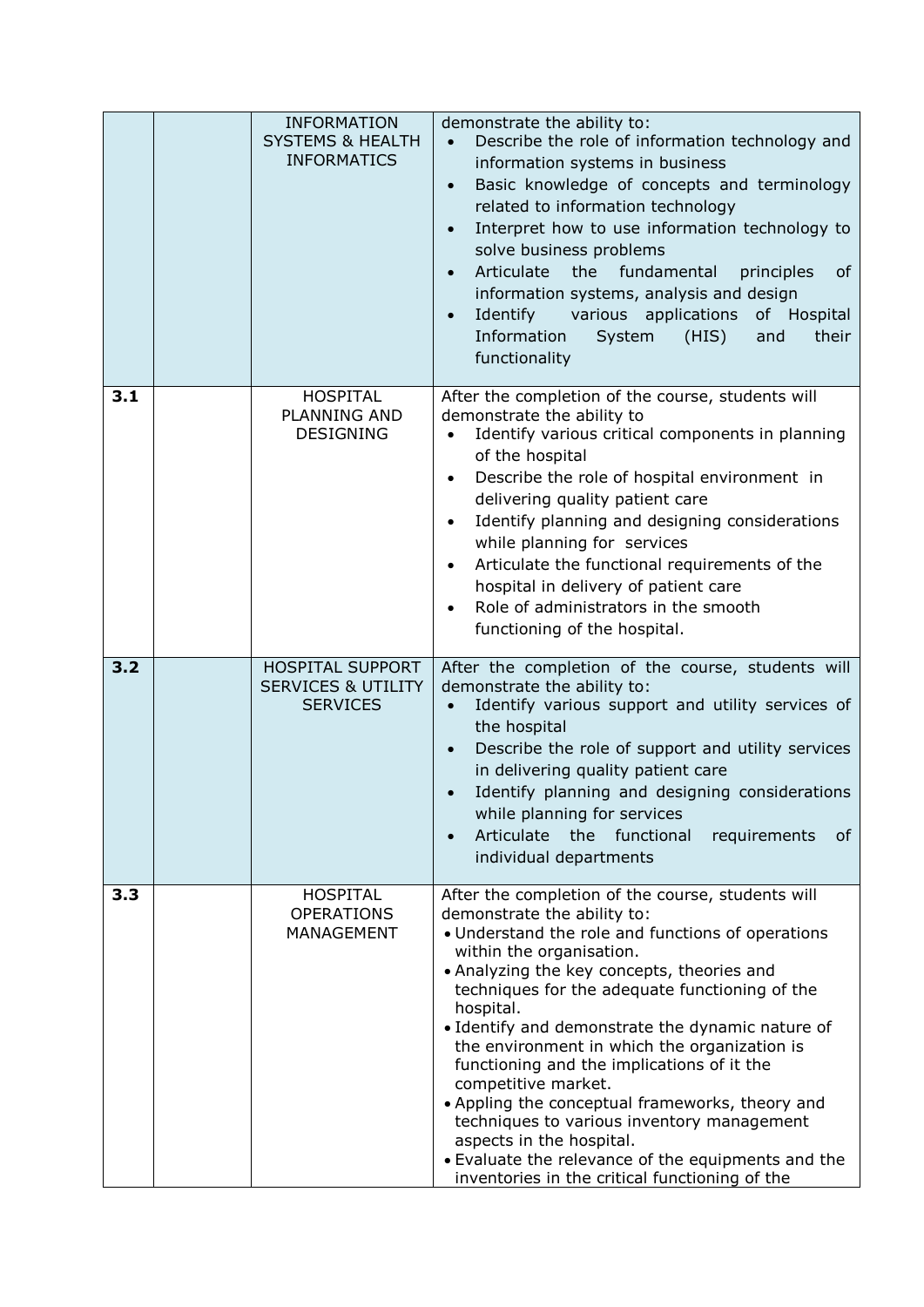|     |                                                                                    | hospital.                                                                                                                                                                                                                                                                                                                                                                                                                                                                                                                                                                                            |
|-----|------------------------------------------------------------------------------------|------------------------------------------------------------------------------------------------------------------------------------------------------------------------------------------------------------------------------------------------------------------------------------------------------------------------------------------------------------------------------------------------------------------------------------------------------------------------------------------------------------------------------------------------------------------------------------------------------|
| 3.4 | EPIDEMIOLOGY IN<br><b>HEALTH AND</b><br><b>MEDICAL SYSTEM</b><br><b>MANAGEMENT</b> | At the end of the course the student is expected to:<br>• To apply the knowledge of epidemiology in<br>understanding the healthcare scenario in a<br>population<br>. To be able to demonstrate the necessary<br>knowledge, skill and competencies required for<br>good administrator as significant contributor in<br>healthcare<br>• To be able to handle various data related to<br>healthcare and help make and implement policies<br>in an organization<br>• To recognize and train the workforce to meet the<br>challenges of changing dynamics in healthcare                                   |
| 3.5 | ENTREPRENEURSHIP<br>DEVELOPMENT AND<br><b>INNOVATION</b>                           | On completion of this course, they will be able to:<br>· Demonstrate a fundamental comprehension of<br>opportunity<br>business<br>evaluation<br>from<br>the<br>perspective of a prospective interest.<br>• Identify the most recognized source of potential<br>funding & financing for business start ups and<br>also for expansion of the existing business                                                                                                                                                                                                                                         |
| 3.6 | <b>OPERATIONS</b><br><b>RESEARCH AND</b><br><b>RESEARCH</b><br><b>METHODOLOGY</b>  | At the end of the course the students should be<br>able to:<br>• Students will have the skills to build their own<br>formulations, to expand existing formulations, to<br>of<br>critically<br>evaluate the<br>impact<br>model<br>assumptions and to choose an appropriate<br>solution technique for a given formulation.<br>• Students will know why organizational research<br>is undertaken, and the audiences that profit<br>from research studies.<br>Students should be able to identify the overall<br>$\bullet$<br>process of designing a research study from its<br>inception to its report. |
| 3.7 | <b>HUMAN ANATOMY</b><br>(ADDITIONAL<br>SUBJECT WITHOUT<br>THEORY PAPER)            | At the end of the course the student is expected to-<br>• To apply the knowledge of basic terminologies in<br>understanding the healthcare scenario and the<br>diseases affecting the different systems.<br>be able to demonstrate the necessary<br>$\bullet$ To<br>knowledge, skill and competencies<br>required<br>managing the related areas within the hospital.<br>• To be able to handle various issues related to<br>different diseases and help make and implement<br>policies in an organization                                                                                            |
| 4.1 | <b>SAFETY AND RISK</b><br><b>MANAGEMENT</b>                                        | At the end of the course the students should be<br>able to:<br>Know the principles of hazards management<br>and peculiarities of their implementation<br>Know prerequisites of the safety principles in<br>management of modern organizations.<br>Be able to use these principles and methods in<br>solving<br>analyzing<br>and<br>problems<br>0f.<br>organization;                                                                                                                                                                                                                                  |